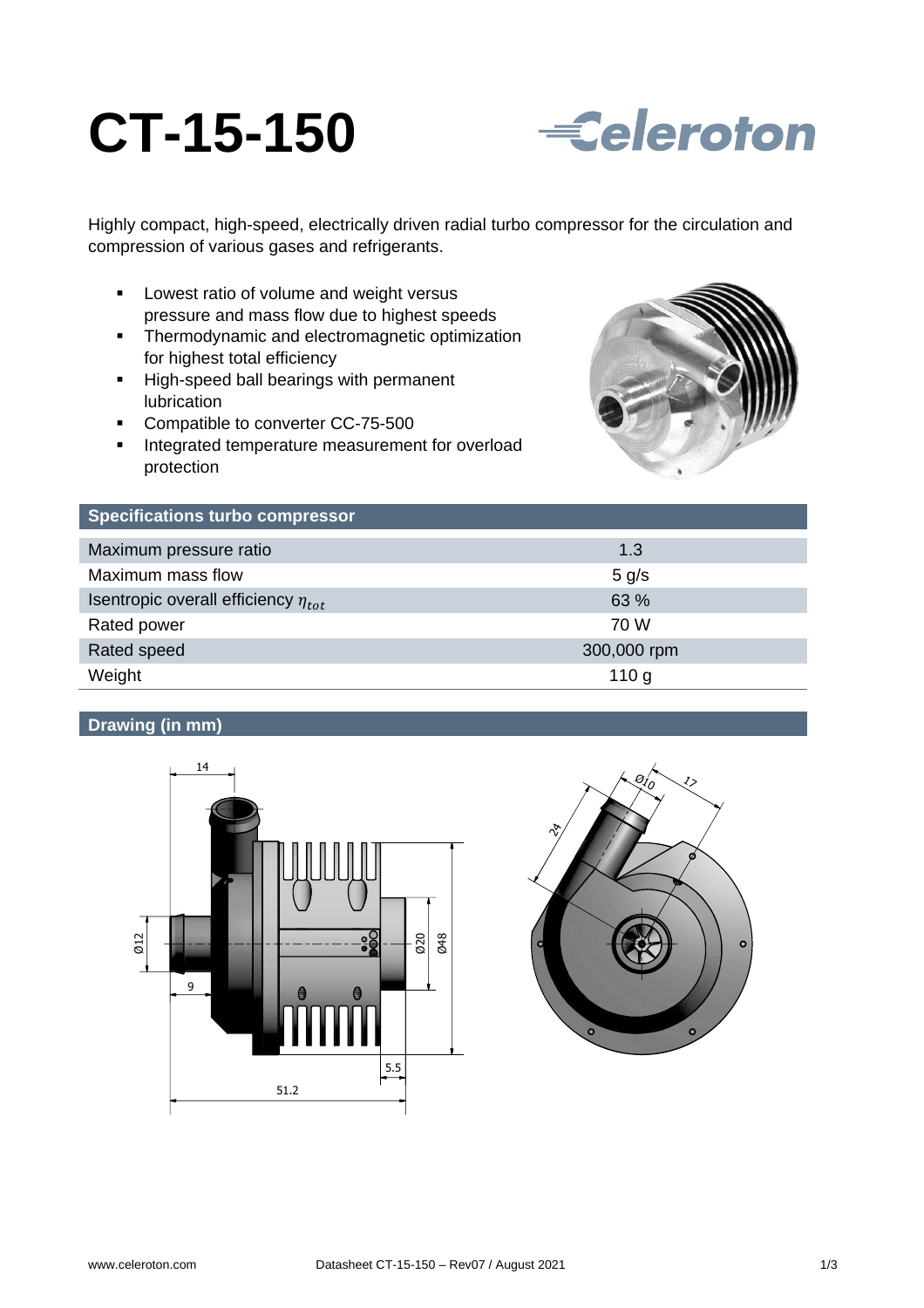#### **Compressor maps: overpressure operation**



The specifications and compressor maps in this datasheet for overpressure operation refer to air (ISO 8778) at the inlet: temperature:  $T = 293.15 K = 20 \text{ °C}$ , pressure:  $p_{in} = 1$  bar.

For technical details and further information please refer to the user's manual.

#### **Compressor maps: vacuum operation**

*i*